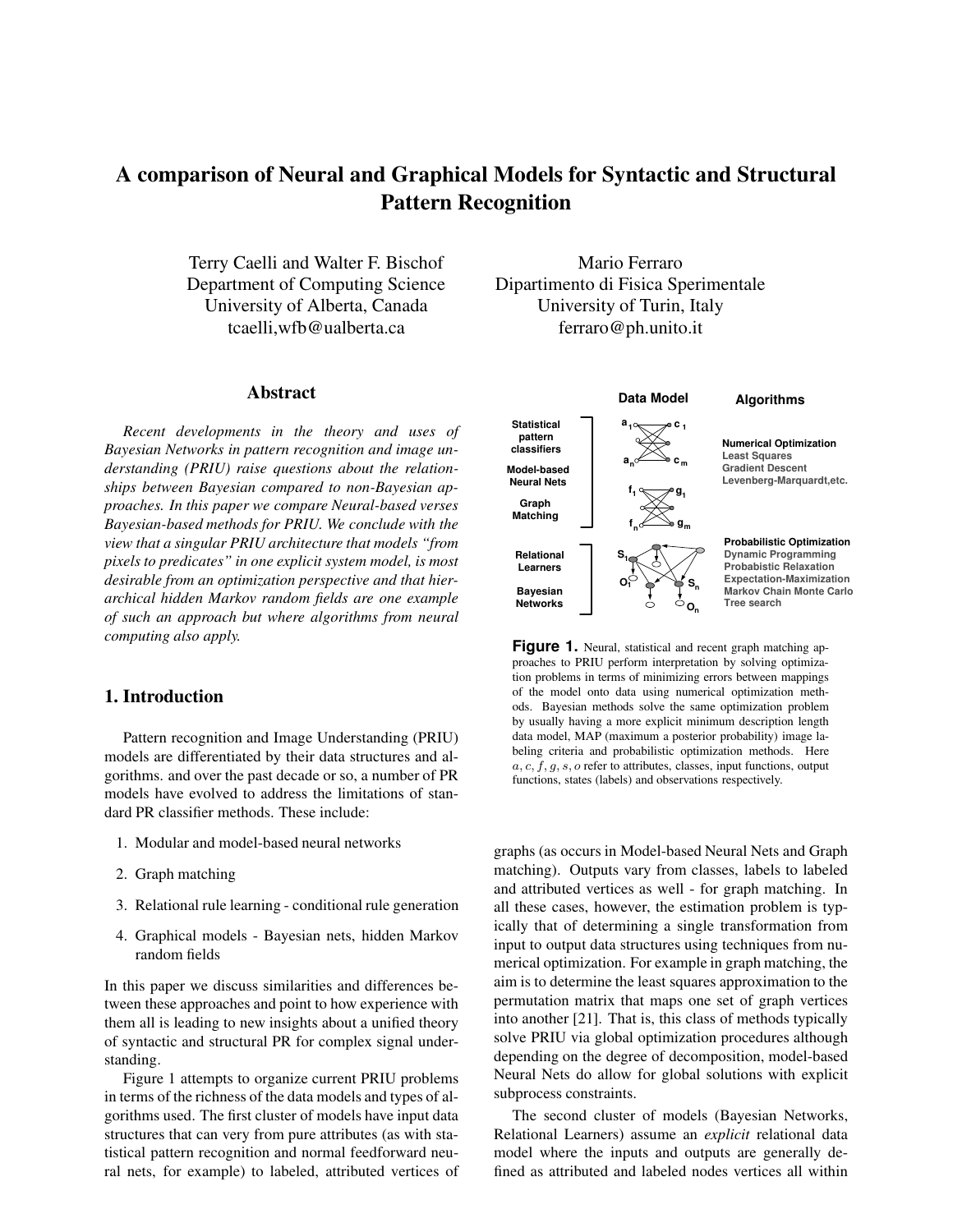the same network flow model. The states of each node are inferred from other state and/or observation nodes and dependencies are defined by contingency (conditional probability) tables for Bayes Nets and relational learners (for example, Conditional Rule Generation (CRG) [7]).

What particularly differentiates this second cluster of models from the first is the nature of what is being optimized and how it is being performed. Such models typically attempt to determine the optimal state at each node, given the model and observations and no particular distinction is made between "input" and "output". For example, in image annotation, a hierarchical hidden Markov Random Field model is used to determine the optimal labels at each pixel, feature or region given the model and observations [5, 11]. As a consequence of this, the derivation of optimal states over the graphical model is determined by quite different algorithms including dynamic programming, probabilistic relaxation labeling Expectation-Maximization, through to a range of sampling methods including Markov Chain Monte Carlo [14].

In the following we provide some illustrate examples of these different approaches and point to benefits and deficits of the approaches.

## **2. Model-Based Neural Networks**

Although traditional statistical and neural-based PR is not relational over the past years there has been a good deal of research in using neural architectures for solving a wide range of problems including graph matching and relational learning. This is basically accomplished by defining input nodes in terms of functions or pre-identified (labeled) graph nodes having observable attributes and matching (this form of PR) reduces to determining the mapping of input labeled nodes to the output nodes and so determining the correspondences [20]. This illustrates how a neural net model actually provides another type of approximation to the permutation matrix that minimizes the mapping between the vertices of two attributed graphs as recently studied by [21].

In general, a neural net can be defined as a directed graph [16] whose nodes (neurons) are characterized by input-output functions with connections between pairs of nodes  $(i, j)$  characterized by a weight matrix  $W \equiv w_{ij}$ . Tree-like neural net topologies are commonly used in pattern recognition [3], even though recurrent network, such as Boltzmann Machines have also been used for classifying image features [15].

In practice, however, constraints must be imposed for the net to work properly, and this is particularly true in the case of PRIU where the dimensionality of the input space is very high and would require a large number of neurons to carry out even simple tasks. Prior information on the nature of the perceptual problem is defined by the distribution  $p(W)$ , and this result in the presence of a

regularizing term in the error function,

$$
E(w_{ij}) = \sum_{i} \sum_{\mu} (O_i^{\mu} - t_i^{\mu})^2 + P(W), \qquad (1)
$$

where  $P$  is the regularization term. For instance, it is often assumed that the weight values must be limited, and this leads to  $p(\mathbf{w} = Z \exp(-\lambda/2\mathbf{w}^2))$ , where  $\lambda$  is a parameter and  $Z$  a normalizing constant. This, in turn, leads to  $P = \lambda/2 \sum_{ij} w_{ij}^2$  the well known weight decay regulerizer. Analogous to the role of priors in Bayesian methods, here such constraints improve the ability of generalization of the net since it makes it less dependent on the training set.

Alternatively, one can attain minimization of the error function by using variational techniques and deriving the activation functions as Green functions of the operator  $P$ : this leads to a Gaussian form for the output  $y$  and to the well known Radial Basis Function Networks [3], [19]. That is such prior information is used to guide the search procedure being encoded in the net in an implicit way via the the error function and are aimed at guaranteeing specific characteristics of the encoding and recognition/matching scheme.

It is clear that specific problems require specific weight models for the net to carry out the desired task. For instance, most traditional approaches to pattern recognition lack explicit shift, rotation, and scale invariance. Considering again in invariant pattern recognition a well known solution to the problem is via the so called sigmapi units [3], in which the linear relation  $h_i = \sum_j w_{ij} x_j$ is replaced by sum of products of the inputs, and where the weights are made to depend on these specific relation between input coordinates to ensure that the net respond to the transformed pattern  $Tf(\mathbf{x})$  in the same way as to the original pattern  $f(x)$ :  $h(Tf) = h(f)$ .

A more general approach is provided by the theory of Model Based Neural Networks (MBNN) [9, 12, 8] that aims to include more specific constraints on the network geometry and weights. MBNN have the feed-forward architecture of perceptrons, but they are buit specifically to respond to features in the data that are known a priori, to characterize the task or to have desired invariance, rather than hoping that the training data will produce, via the optimization techniques, the optimal set of weights.

To this aim, in MBNNs input-ouput realizations, weights and activation functions all are subject to modeling via constraints which control the search procedures or guide the information flow through the network in such a way to guarantee given solutions. In MBNNs weight are parameterized and their values can be made to depend on the position in the net. Nodal distances are thus defined [9] to parametrically structure information processing in terms of the relative position of the neuron within each layer such that neurons in different positions perform different operations on the input.

Weights are of the form

$$
w_{ij} = w\left(\mathbf{a}, d_{ij}\right),\tag{2}
$$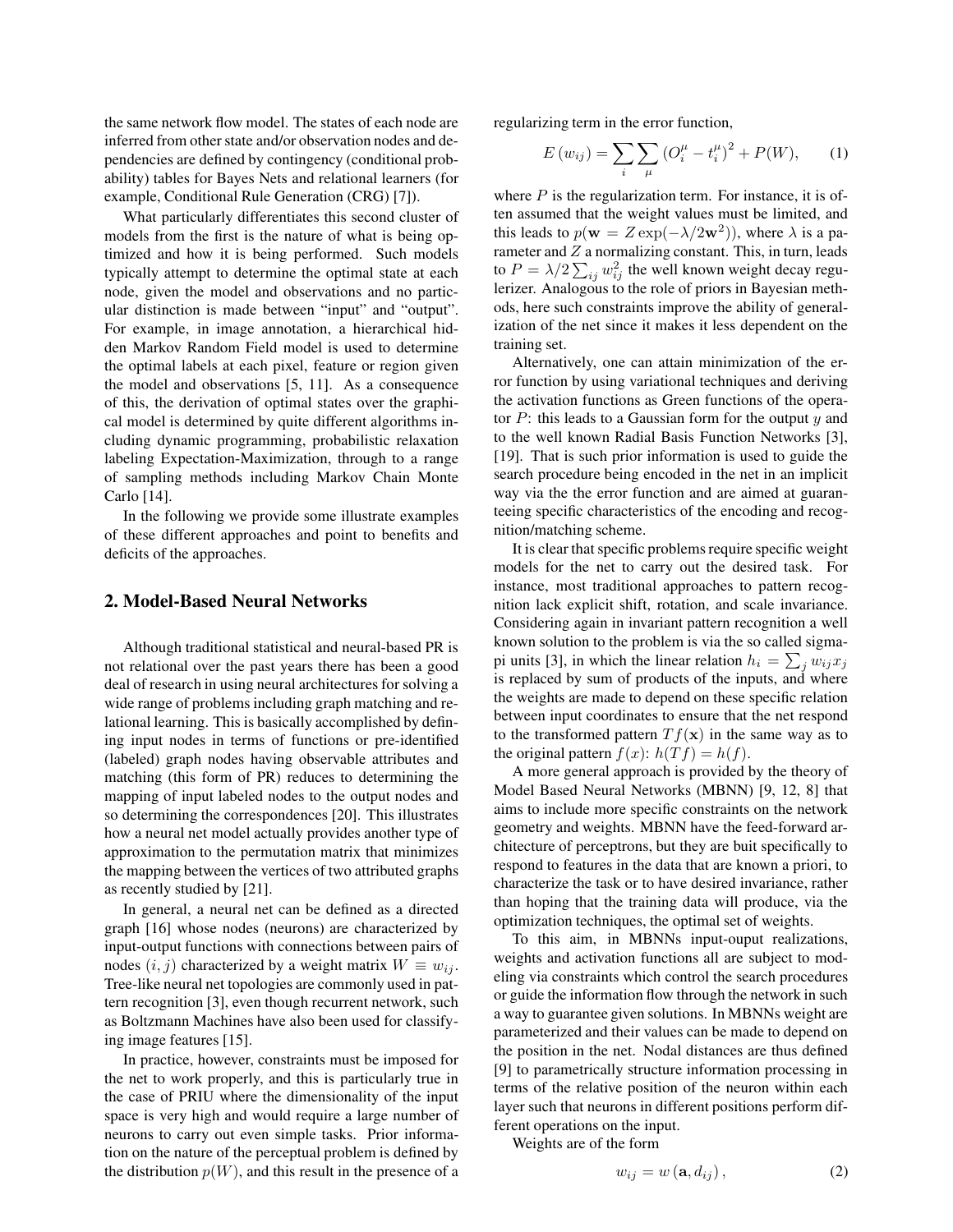where **a** is a vector of weights. In general the dimension of a can be kept less the number of weights, so reducing the space in which the search for the solution takes place.

Also, in Model-based Neural Networks, activation functions are not restricted to a bounded monotonic functions of the input, such as the logistic function or the hyperbolic tangent, but can be any function, whose form is determined by the problem to be solved. The use of specialized units with given activation functions provides a significant simplification of the net and allows for complex computations without an excessive computational load. Note, however, that MBNNs remain in the general framework of perceptron models since every specific functional form of such specialized units is equivalent to the output of a network of the traditional type. Any continuous function can be approximated, up to a given precision, by a perceptron with just one layer of hidden neurons with activation functions  $\phi_i(h_i)$ . That is, the continuous function,  $f$ , is approximated via a linear combination

$$
f(x_1 \cdots x_n) = \sum_{i=i}^{M} \alpha_i \phi_i \left( \sum_{j=1}^{N} w_{ij} x_j \right), \qquad (3)
$$

where  $\phi_i$  are logistic.

The problem is how many hidden units are necessary? In general it seems that their number grows exponentially with the number of input units,  $x_j$ . Thus, although any specialized units with given activation function  $f$  could be represented by a multilayered perceptron the computation load would be typically significant.

The freedom in the choice of activation functions makes it possible to build specialized units that can be connected to form more complex nets making the MBNN modular. Networks for solving complex problems can be formed by considering a set of simple nets  $\mathcal{N}_i$  performing computations in parallel such that the output of  $\mathcal{N}_i$  is the input of  $\mathcal{N}_j$ ,  $j > i$  for every i; thus for instance,

$$
\mathcal{N}_1 \cup \mathcal{N}_2 \to \mathcal{N}_3,\tag{4}
$$

denotes two nets  $\mathcal{N}_1$ ,  $\mathcal{N}_2$  working in parallel and whose outputs are inputs to a third net  $\mathcal{N}_3$  [8].

Advantages of modularitiy has been discussed in several works (see for instance (for a review see [8], or [15]). Since it decomposes complex task in simpler one in modular networks speed of learning is increased, since complex task are and also the representation of the input data developed by a modular network tends to be easier to understand than in the case of ordinary NN.

Thus, it can be said that MBNN replace the generic implicit constraints used in traditional NN with explicit representations of the form the desired solution must take, this reduces the computational load of the network but, perhaps more importantly, improves its generalization capabilities, since important features of the solution do not depend on the training data.

MBNN has been proved successful to perform pattern recognition tasks [9] and, and more generally, to carry out algebraic calculations, differential operations and computations of geometrical entities of the theory of surfaces (first and second fundamental forms, Gaussian and mean curvatures) [12].

Finally, the concatenations of subnets into complex structures enables MBNN to perform many task that usually require some symbolic form of processing, thus showing that NN are not necessarily "subsymbolic" and that the distinction between connectionist and symbolic approaches to knowledge representation has become somehow blurred.

In all, then, over the past decade or so it has become clear the neural computing models for pattern recognition are quite capable of performing all types of classification and matching problems at numerical, structural and symbolic levels. However, common to all neural computing models is the use of either perceptrons or nonlinear normalizers (including probability-types) and casting the processing models in terms of a singular network architecture where inputs, outputs and processing units all share common properties. As will be seen, the main difference between neural computing models and Bayesian networks is how the estimation and prediction problems are solved since neural computing algorithms mainly employ numerical optimization methods compared to those derived from sampling and, more generally, probabilistic models.

#### **2.1 Conditional Rule Generation**

Analogous to the encoding and matching graphs or structures using model-based and modular neural networks piece-wise decomposition and inductive learning approaches to PRIU have recently been developed using rule-based methods [6]. These methods combine the advantages of numerical learning methods with those of relational learners by induction over numerical attributes constrained by relational pattern models. Conditional Rule Generation (CRG), generates rules that take the form of numerical decision trees that are linked together so that relational constraints of the data are satisfied. Generation of a rule tree proceeds is illustrated in Figure 2).

Once CRG has generated rules from training samples, the problem of recognition reduces to part labeling with respect to different models and their parts. Again, the very purpose of the CRG method has been to pre-compile the types of part and relational attribute states that are necessary and sufficient for recognition.

Fortunately this can be accomplished by a direct activation of the CRG rules in a parallel, iterative deepening method. Starting from each scene part, all possible sequences of parts, termed *chains*, are generated and classified using the CRG rules. CRG generates classification rules for spatial (and spatio-temporal [1, 2]) patterns involving a small number of pattern parts subject to the fol-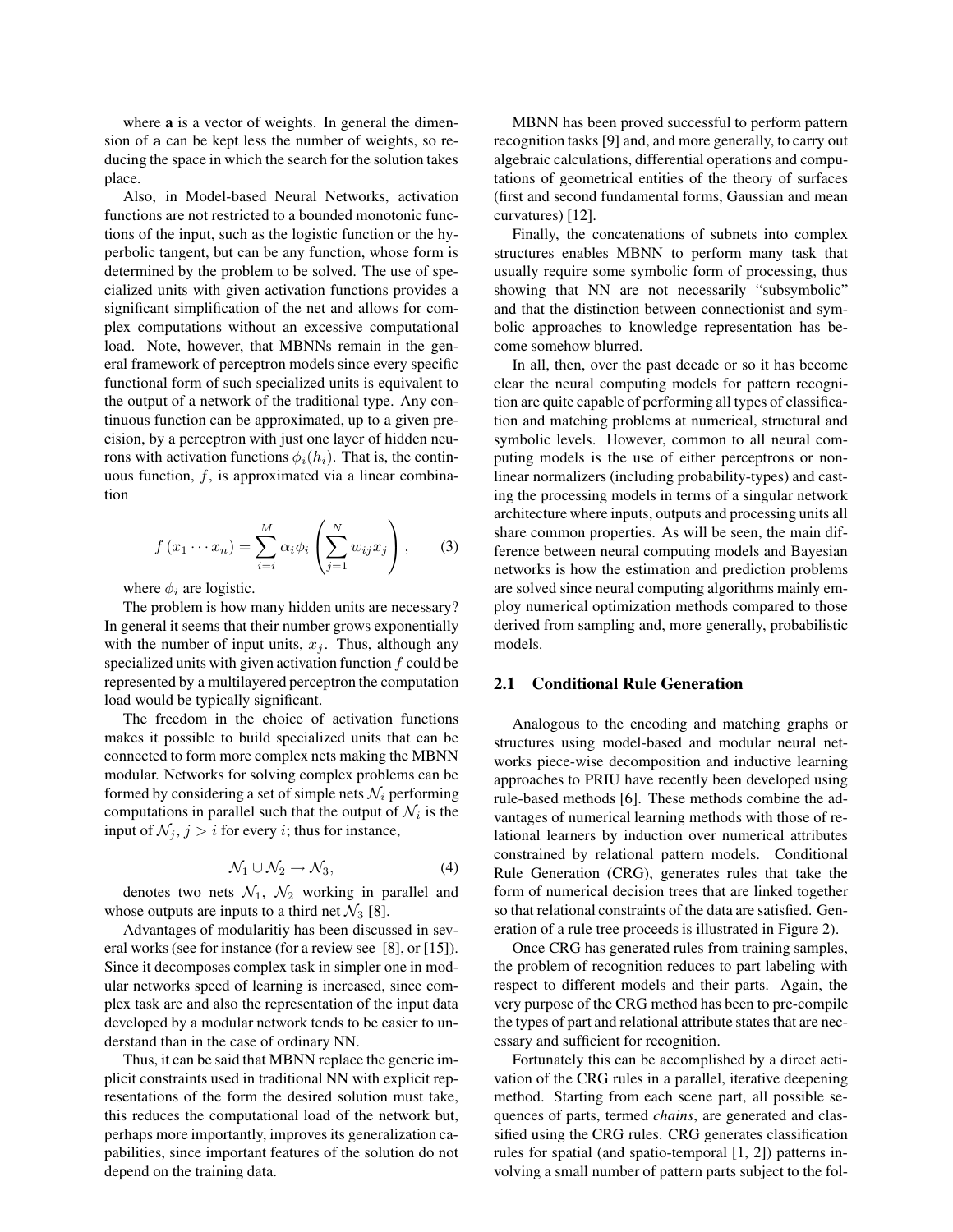

**Figure 2.** Example of input data and conditional decision tree generated by CRG method. The left panel shows input data and the attributed relational structures generated for these data, where each vertex is described by a unary feature vector  $\vec{u}$  and each edge by a binary feature vector  $\vec{b}$ . The right panel shows a cluster tree generated for the data on the left. Numbers refer to the vertices in the relational structures, rectangles indicate generated clusters, grey ones are unique, white one contain elements of multiple classes. Classification rules of the form  $U_i - B_{ij} - U_j \dots$  are derived directly from this tree.

lowing constraints: 1) The pattern fragments involve only pattern parts that are adjacent in space (and time), 2) the pattern fragments involve only non-cyclic chains of parts, 3) temporal links are followed in the forward direction only to produce causal classification rules that can be used in classification and in prediction mode.

A set of classification rules is applied to pattern in the following way. Starting from each pattern part (at any time point), all possible chains (sequences) of parts are generated using parallel, iterative deepening, subject to the constraints the only adjacent parts are involved and no loops are generated. Note that spatio-temporal adjacency and temporal monotonicity constraints were also used for rule generation. Each chain  $S$  is classified using the classification rules, and the evidence vectors of all rules instantiated by  $S$  are averaged to obtain the evidence vector  $E(S)$  of the chain S. Further, the evidence vectors of all chains starting at a part  $p$  is averaged to obtain an initial evidence vector for p.

Evidence combination using simple averaging is adequate only if it is known that a single pattern is to be recognized. However, if the test pattern consists of multiple patterns then this simple scheme can easily produce incorrect results because some some part chains may not be contained completely within a single pattern. These chains are likely to be classified in a arbitrary way, and to the extent that they can be detected and eliminated, part classifications can be improved. We use general heuristics for detecting rule instantiations[2] involving parts belonging to different patterns. They are based on measuring the compatibility of part evidence vectors and chain

evidence vectors.

This compatibility measure can be characterized as follows. For a chain  $S_i$  of parts  $p_{i1}, p_{i2}, \ldots, p_{in}$ , the compatibility of evidence vectors is defined as

$$
\vec{w}(S_i) = \frac{1}{n} \sum_{k=1}^{n} \vec{E}(p_{ik})
$$
\n(5)

where  $\vec{E}(p_{ik})$  refers to the evidence vector of part  $p_{ik}$ . This can be initially found by averaging the evidence vectors of the chains which begin with part  $p_{ik}$ . Then the compatibility measure can be used for updating the part evidence vectors in an iterative relaxation scheme:

$$
\vec{E}^{(t+1)}(p) = \Phi\left(\frac{1}{Z} \sum_{S \in S_p} \vec{w}^{(t)}(S) \otimes \vec{E}(S)\right), \quad (6)
$$

where  $\Phi$  is the logistic function, Z a normalizing factor  $Z = \sum_{S \in S_p} w^{(t)}(S)$ , and where the binary operator  $\otimes$  is defined as a component-wise vector multiplication  $[a \; b]^T \otimes [c \; d]^T = [ac \; bc]^T$ . The updated part evidence vectors then reflect the partitioning of the test pattern into distinct subparts.

Figure 3 shows an example of how relational structural rules are generated from 3D objects for tolerancing.



**Figure 3.** Example of the CRG method for industrial tolerancing: finding correspondences between model features to identify product deformations.

Such learning and recognition methods can be compared with MBNN in so far as different rules, more or less, could correspond to different sub-modules of a MBNN. However, since these rules are derived using principles of Minimum Description Length(MDL) and information reduction [2], the algorithms differ significantly than those used in neural computing. The benefits of CRG over MBNN lie in the expressibility of the rules,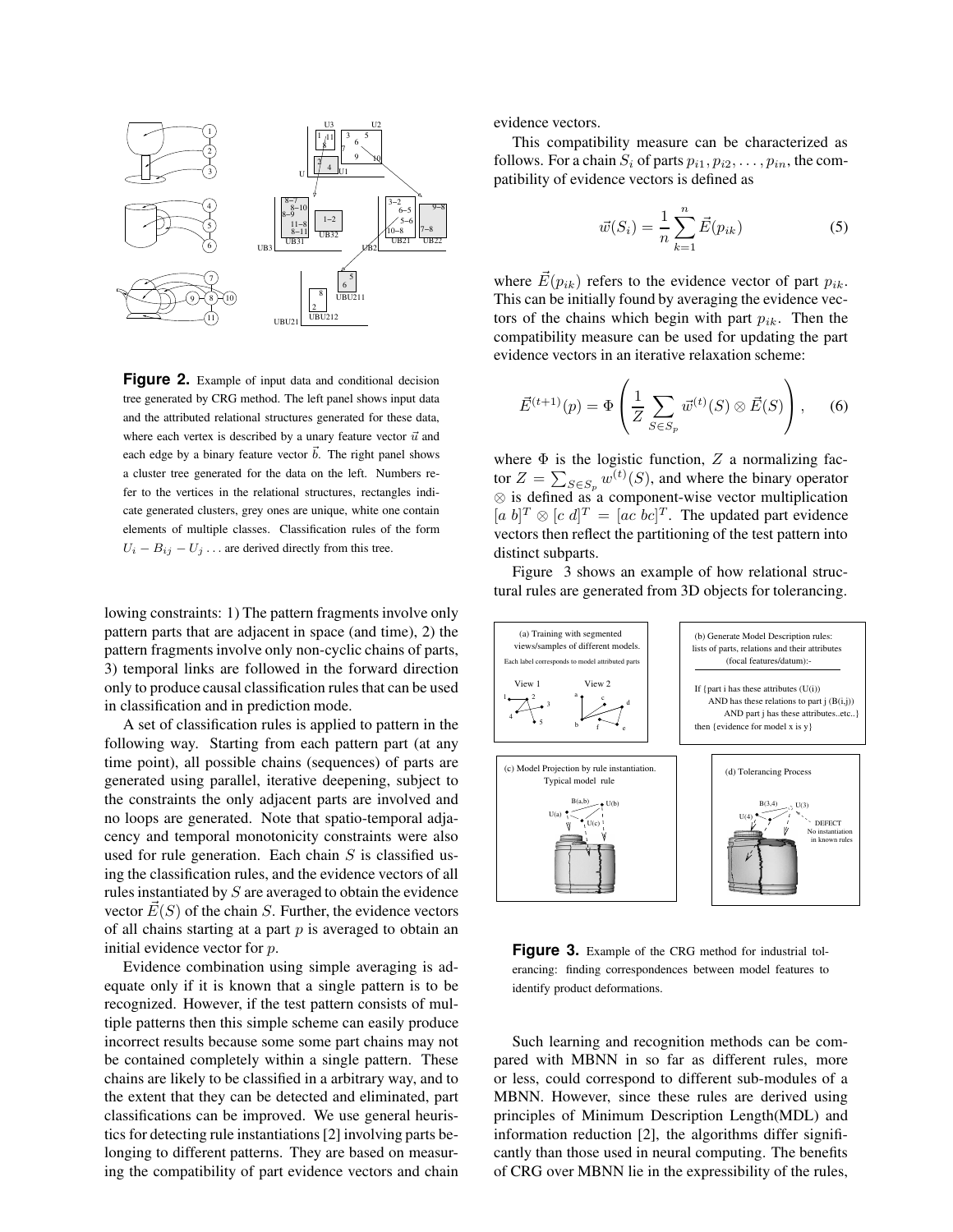the induction procedure and the simplicity of the rule instantiation procedures. Of particular importance is the induction procedure that essentially performs a relational hashing in the form of "rule graphs" [17].

#### **2.2 Hierarchical hidden Markov random fields**

Both MBNNs and CRG can be formulated, in Bayesian terms, as specific types of network decomposition models in the form:

$$
p(a_1,..,a_n,b_1,..b_m) = p(b_1/a_1)p(a_1/a_2,..a_r)..p(b_m/a_i,..).
$$
  
(7)

where  $\vec{a}, \vec{b}$  correspond to input and output structures (attributes, labels, etc.) respectively. In this sense, then, both representations and algorithms can be replaced by Bayesian Nets and the use of probabilistic learning (f0r example Expectation-Maximization), exact or inexact inference methods(for example, Loopy Belief Progagation) for classification and matching [18].

What is missing, however, in these models is an associated topology that permits a simplification of choices of possible connections and a single transparent model for progressing from "pixels-to-predicates". Hierarchical (multiscaled) Markov Random Fields(HHMRF) provide such a topology and associated algorithms including Dynamic Programming and Expectation Maximization (EM) [4, 5]. The model we discuss here is closest, but not identical to, that of Cheng et. al. [10] using supervised learning to help estimate the important features within and between observation and label hierarchies. The basic mode is shown in Figure 4. What differentiate this approach from the others is that it incorporates a form of hierarchical constraint propagation using bijective operators (short range and long support kernels) and the tuning of the model parameters to best fit expert annotation and the use of colour images.



**Figure 4.** The basic hierarchical hidden Markov tree (HHMT) model. Here only three levels  $(l - 1, l, l + 1)$  of the multiscale representation are shown. At each level there are two random fields corresponding to observed pixels, Y, image region labels defined by X. The bijection operations shown in grey and black colors (with corresponding arrows) represent upward and downward support kernel operators and associated region label transitions over movements upwards and downwards in scale, encapsulating two types of contextual constraints: long-range (downward) and short-range(upward).

The observed image  $Y$  is a random field sampled from an underlying stochastic process  $X$ , which is a Markov

random field (MRF). In this model (see Figure 4), each layer *l* consists of two random fields to encode the hidden labeling process  $(X^l)$  and the observed image  $(Y^l)$ . The ith node (pixel) for the hidden and observation random fields are denoted by  $x_i^l$  and  $y_i^l$ , respectively. Since the posterior (label) probability at any given layer  $l$ ,  $p(X^l|Y^l)$ , is computational intractable we introduce further assumptions which enable us to perform model parameter estimation in a feasible way. These are:

1. In any given layer l, the observed random field  $Y<sup>l</sup>$ is solely depended on the hidden states at the same level,  $X^l$ :

$$
p(Y^l | X^{ALL}, Y^{ALL}) = p(Y^l | X^l)
$$
 (8)

where  $X^{ALL}$ ,  $Y^{ALL}$  refer to the complete labeling/observation hierarchy. Further, each observed data pixel is dependent only on its corresponding state (label):

$$
p(Y^l | X^l) = \prod_i p(y_i^l | x_i^l). \tag{9}
$$

2. The intra-layer hidden states are only dependent on their adjacent layers, i.e.:

$$
p(X^l | X^{ALL}) = p(X^l | X^{\partial l}) \tag{10}
$$

where  $X^{ALL}$  refers to the whole hidden hierarchy, and  $X^{\partial l}$  corresponds to the neighborhood layers of  $X^l$ , i.e.,  $X^{l-1}$ , and  $X^{l+1}$ .

3. In each layer  $l$ , the inter-layer hidden states (labels) are independent of each other, that is:

$$
p(X^l|Y^l) = \prod_i p(x_i^l|y_i^l). \tag{11}
$$

 Consequently, the hierarchical hidden Markov tree (HHMT) encodes image content or structure (Figure 4) by:

$$
\lambda = \{ (\pi_l, A_{l-1,l}^+, A_{l,l-1}^-, B_l); l = 1, ..., L \}
$$
 (12)

by:

$$
A_{l-1,l}^{+}(\vec{i},j) = p(x_s^{(l)} = j/\hat{\partial s}^{(l-1)} = \vec{i}).
$$
 (13)

The downward transition matrices  $A^-$  are defined by:

$$
A_{l,l-1}^{-}(\vec{i},j) = p(x_s^{(l-1)} = j/\hat{\partial s}^{(l)} = \vec{i}).
$$
 (14)

For position j in layer  $l, \hat{\partial s}^{(l+1)} = \vec{i}$  defines its contextual parents (clique, kernel), and  $\hat{\partial s}^{(l-1)} = \vec{j}$  corresponds to its contextual children. In both cases, these kernels are defined by indexed histogram (see below). For each layer the prior probabilities of each label is defined by:

$$
\pi_i^l = p(X^l = i). \tag{15}
$$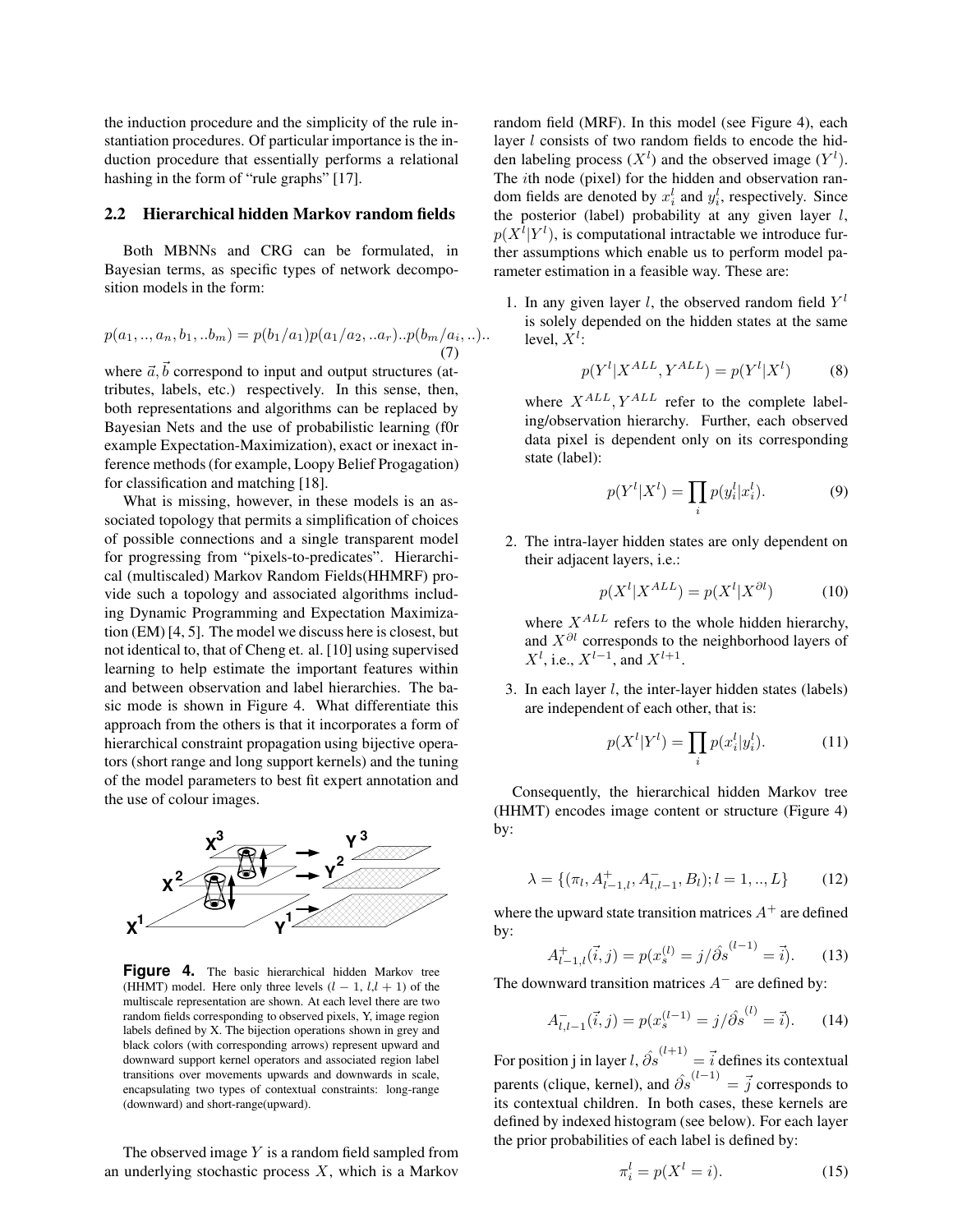the relative frequencies of expected image labels at a given scale, 1. The observation matrices  $B<sup>l</sup>$  are defined by  $B \equiv \{B^l, l \in [1..L]\}$ , where  $B^l(o, c) \in B^l$  characterize the likelihood of the observed pixel values (o) at level l, given label  $c \in [1..C]$ , which are selected from a set of Gaussian mixtures in the label-dependent cluster space and correspond, after normalization, to

$$
B^{l}(o, c) = p(y^{l} = o/x^{l} = c).
$$
 (16)

Once the model is extracted any image can be interpreted with respect to the model by simply running the model on the new image until it converges. An example of this is shown in Figure 5 and demonstrates how, over iterations, even with similar images, the HHMT enables differential image classification (maximum posterior probability (MAP) score differences), segmentation and interpretation of image structure all within a single process.

As can be seen the HHMRF's are an explicit relational model for PRIU in so far as all model components and identified and modeled. This is comparable to MBNNs and relational learners although the learning, estimation and matching algorithms differ being formally Bayesian in nature. Albeit, the HHMRF algorithms are only approximations to the exact estimation problem and, as such, fall into local minima as do relaxation and nonexact least squares models used in neural computing.

### **3 Conclusions**

Perhaps, then, the greatest difference between recent Bayesian Network models for PRIU (as illustrated here with HHMRFs) is the use of single highly constrained graphical models whose topology is designed to enable the development of complete PRIU systems in one single explicit architecture and set of learning, classification and matching algorithms. This explicit form, and associated MAP formulation, makes clearer how the different optimization techniques apply in contrast to the more "hidden" states view of neural computing - excluding MBNNs.

However, the issues of appropriate priors, the inexact estimation and inference methods used in Bayesian models do not necessarily place such probabilistic models as provably superior to neural-based on rule-based approaches. What Bayesian methods do offer is a rich expressive representational language for PRIU modeling and the formulation of what is to be optimized and regularized typically in MAP terms and without assuming a single gaussian model as, for example, is the case with least squares formulations. Such Bayesian approaches has already been demonstrated to be successful in other areas of computer vision including stereo and basic image segmentation [13]. Such results, and the initial type of model described here, suggest that Bayesian models may well be a fertile unifying language for PRIU that enables



**Figure 5.** The HHMT model was estimated using image (a) and tested on images (a) and (d). We have used 4 classes corresponding to Aspen, Spruce, Shadows (both the shadow on the trees and on the ground) and Ground. Labeling results are shown using different colours. (b) and (e) show labeling after the first iteration (i.e., Naive Bayes Classifier) while (c) and (f) after five iterations. The bottom graph (g) shows the similarity scores (average log MAP probabilities per image) for the image data given the model as a function of the number of iterations of the algorithm.

us to incorporate past experience with model-based neural nets, relational learning. What is still an open question issue is the discovery of truly optimal algorithms for learning, inference, classification and matching.

## **References**

- [1] W. F. Bischof and T. Caelli. Learning structural descriptions of patterns: A new technique for conditional clustering and rule generation. *Pattern Recognition*, 27:689–698, 1994.
- [2] W. F. Bischof and T. Caelli. Learning complex action patterns with crgst. In S. Singh, N. Murshed, and W. Kropatsch, editors, *Advances in Pattern Recognition - IACPR 2001*, pages 280–289. Springer, Berlin, 2001.